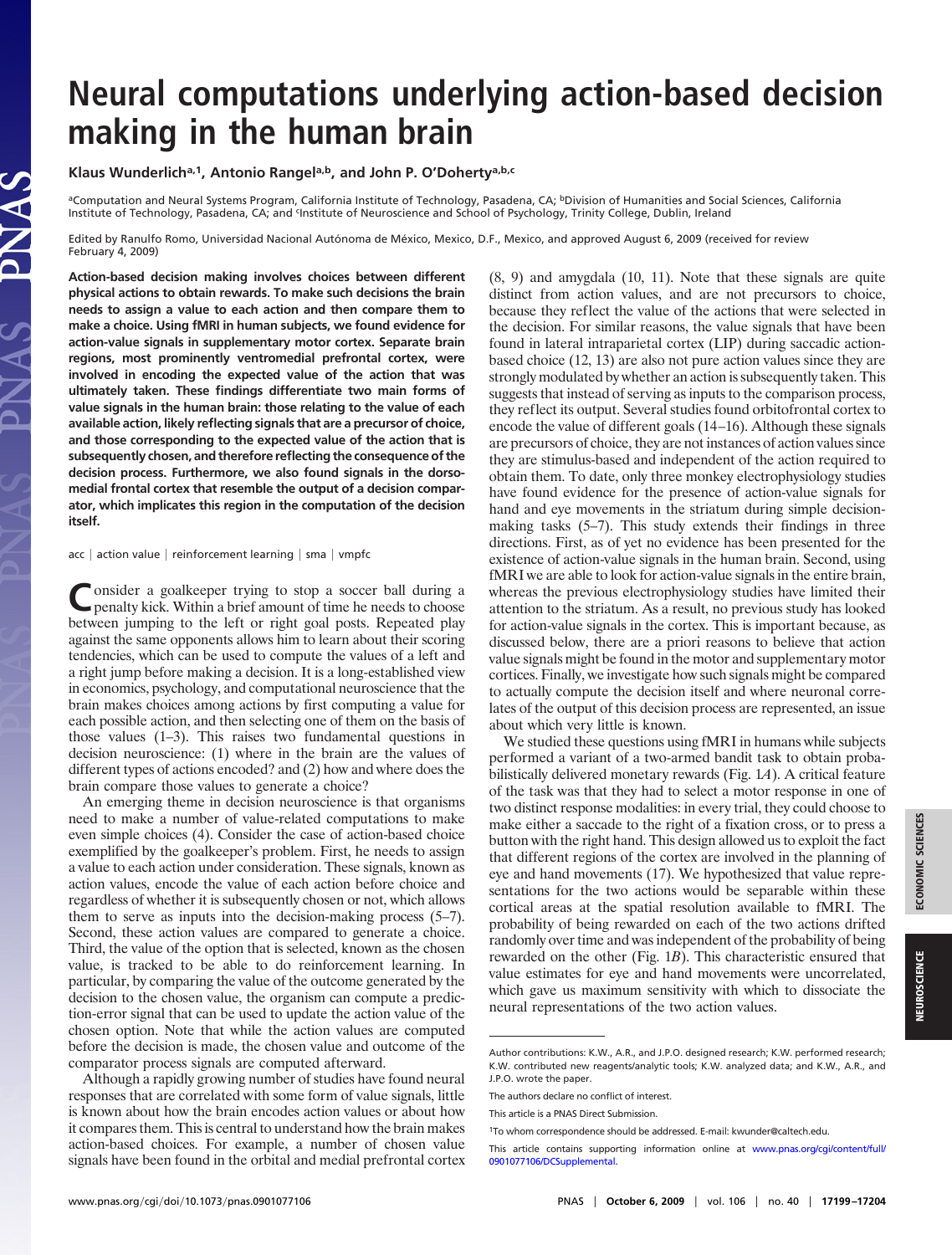

**Fig. 1.** Experimental Design and Behavior. (*A*) Subjects were presented with a choice cue after which they had to respond within 2.5 s by performing a saccade to the red target circle or a right handed button press. Once a response was registered the screen was immediately cleared for a short delay and subsequently the outcome was revealed (6 s after trial onset) indicating either receipt of reward or no reward. Inter-trial-intervals varied between 1 and 8 s. (*B*) Example reward probabilities for saccades and button presses as a function of the trial number. The probability of being rewarded following choice of either the hand or eye movement was varied across the experiment independently for each movement. (*C*) Fitted model choice probability (red) and actual choice behavior (blue) shown for a single subject. (*D*) Actual choice behavior versus model predicted choice probability. Data are pooled across subjects, the regression slope is shown as a line, vertical bars, SEM.

To look for neural correlates of action values we had to estimate the value of taking each action in every trial. We calculated the action values using a computational reinforcement-learning (RL) model in which the value of each action,  $V_{eye}$  and  $V_{hand}$ , was updated in proportion to a prediction error on each trial (see [Table](http://www.pnas.org/cgi/data/0901077106/DCSupplemental/Supplemental_PDF#nameddest=ST1) [S1](http://www.pnas.org/cgi/data/0901077106/DCSupplemental/Supplemental_PDF#nameddest=ST1) for a summary of how the different types of value signals relate to the components of the experiment). The model also assumed that action selection in every trial followed a soft-max probability rule based on the difference of the estimated action values (8). To test for the presence of action value signals in the brain we took the model predicted trial-by-trial estimates of the two action values and entered these into a regression analysis against the fMRI data. In addition to a whole brain screening for the presence of action-value signals, we specifically looked for them in areas known to be involved in the planning of motor actions, including supplementary motor cortex (18–21) and lateral parietal cortex (22, 23). Given that both of these areas have previously been shown to contain valuerelated signals for movements in nonhuman primates, and that they are closely interconnected with the area of motor cortex involved in carrying out motor actions (24–26), we considered these areas prime candidates for containing action-value representations that could then be used to guide action-based choices. It is important to emphasize, however, that the tasks used in previous studies did not make it possible to determine if the value signals identified were chosen values or action values.

We also looked for areas that are involved in comparing the action values to make a choice. Two areas of a priori interest were the anterior cingulate cortex (ACC) and the dorsal striatum. ACC has been previously implicated in action-based choice, both in the context of a human imaging study reporting activity in this area during a task involving choices between different actions compared to a situation involving responses guided by instruction (27), and in a monkey lesion study where ACC lesions produced an impairment in action-outcome based choice but not in mediating changes in responses following errors (28). Dorsal striatum has been implicated in both goal-directed and habitual instrumental responding for reward in rodents (29, 30). Moreover, human fMRI studies reveal increased activity in both of these regions when subjects



**Fig. 2.** Action values. (*A*) Region of supplementary motor area showing correlations with action values for hand movement (Vh/green) and a region of pre-SEF showing correlations with action-values for eye movements (Ve/red). T-maps are shown from a whole brain analysis thresholded at  $P < 0.001$  uncorrected (see [Fig. S1](http://www.pnas.org/cgi/data/0901077106/DCSupplemental/Supplemental_PDF#nameddest=SF1) for a version with color bars relating to *t* stats). (*B*) Average effect sizes of Ve (red) and Vh (green) extracted from SEF and SMA. The effects shown here were calculated from trials independent of those used to functionally identify the ROI. Note that only Ve but not Vh modulate the signal in preSEF, and that activity in SMA shows the opposite pattern. Vertical lines, SEM.

make choices to obtain reward compared to an otherwise analogous situation in which the rewards are obtained without the need to make a choice (31–34).

The most simple type of comparison process would be to compute a difference between the two action values. We tested for such a difference, but as we had no a priori hypothesis about the directionality of the computation, we tested for both the difference between the value of the action chosen and the value of action not chosen  $(V_{chosen} - V_{unchosen})$ , and one involving the opposite difference ( $V_{unchosen} - V_{chosen}$ ). As we found evidence for such an action-value comparison signal in the brain, we then proposed a simple computational model to provide a conceptual explanation as to how such a signal could reflect the output of a computationally plausible decision mechanism.

#### **Results**

RL Model Fits to Behavioral Choice Data. A comparison of the choice probabilities predicted by the RL model and the soft-max procedure to subjects' actual behavior suggests that the model matches subjects behavior well. Fig. 1*C* compares both variables for a typical subject. Fig. 1*D* compares the predicted choice probability (binned) against the actual choice probabilities for the group. A similar linear regression analysis at the individual level generated an average *R2* across subjects of 0.83 and regression coefficients that were significant at  $P < 0.001$  in each subject.

Action Values. We found neural activity correlating with the action values for making a hand movement in left supplementary motor area (SMA; Fig. 2*A* and [Table S2\)](http://www.pnas.org/cgi/data/0901077106/DCSupplemental/Supplemental_PDF#nameddest=ST2). A region of interest (ROI) analysis showed that activity in this area satisfied the properties of a hand action value: it was sensitive to the value of hand movements, and it showed no response selectivity to the value of eye movements (Fig. 2*B*). Activity in lateral parietal cortex, ACC, and right dorsal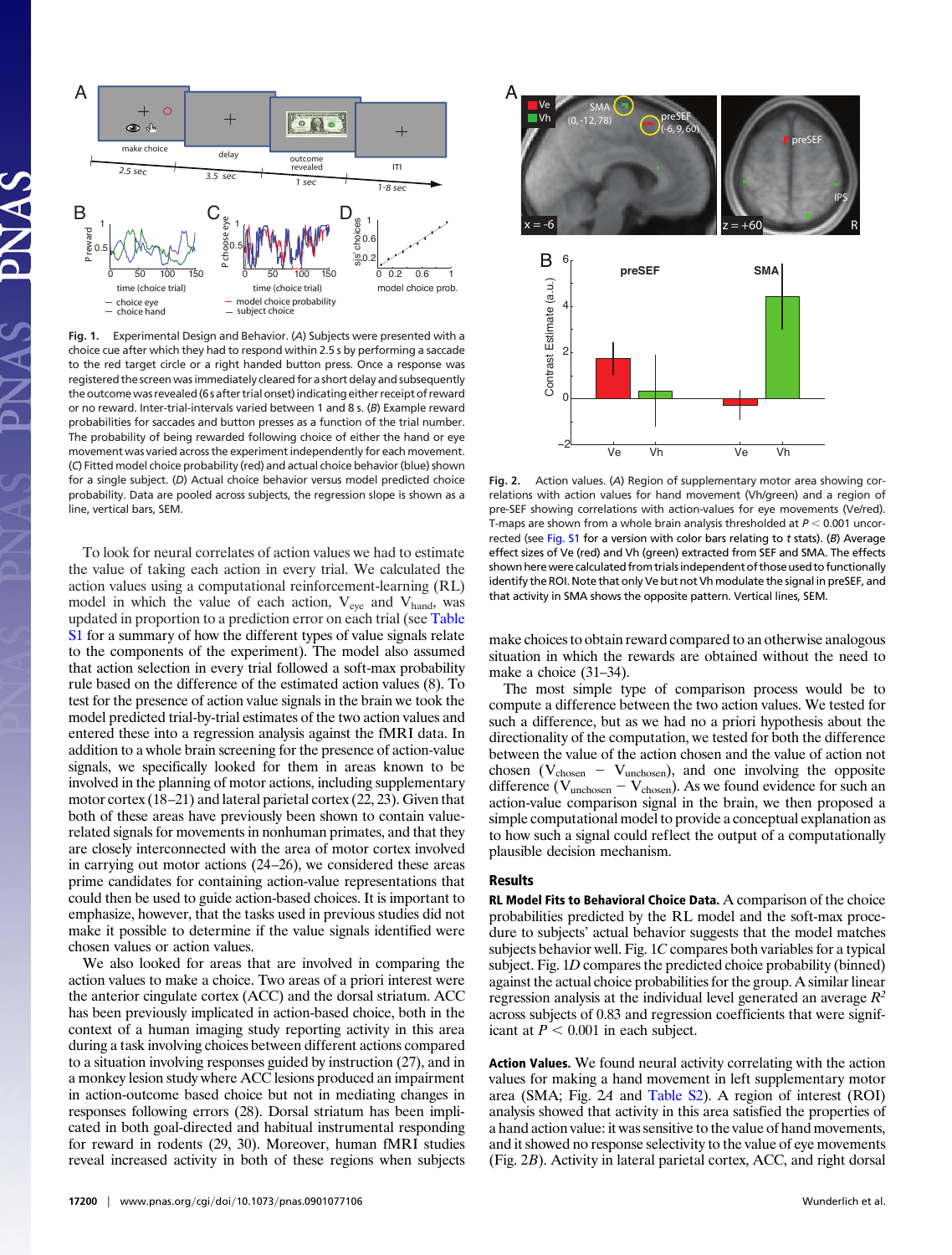putamen also correlated with hand action values. In contrast, activity in a region of left supplementary motor cortex anterior to the SMA (presupplementary eye fields, preSEF, Fig. 2*A* and [Table](http://www.pnas.org/cgi/data/0901077106/DCSupplemental/Supplemental_PDF#nameddest=ST2) [S2\)](http://www.pnas.org/cgi/data/0901077106/DCSupplemental/Supplemental_PDF#nameddest=ST2) correlated with action values for eye movements. A similar ROI analysis showed that the area satisfied the properties of an eye action value: it was sensitive to the value of eye movements, but showed no sensitivity to the value of hand movements (Fig. 2*B*). We tested this by performing a two-way ANOVA with the factors of area (SEF vs. SMA) and action value (eye vs. hand). There was no significant main effect for either area or action value but the interaction was significant at  $P = 0.03$  (F = 5.6, df = 1). Another important feature of an action value signal is that, since it is a precursor of choice, it should not depend on which action is actually chosen. We tested for this property by computing the following two voxel-wise interaction contrasts (Ve|eye - Ve|hand)  $\neq$  0 and (Vh|hand - Vh|eye)  $\neq$  0. We found no significant interaction between action value and chosen action in either SMA or preSEF at  $P < 0.05$  uncorrected. A post-hoc plot of the average percent signal change within each cluster plotted as a function of high and low action values are shown in [Fig. S2.](http://www.pnas.org/cgi/data/0901077106/DCSupplemental/Supplemental_PDF#nameddest=SF2)

One potential explanation for these correlations is that activity in the SEF and SMA reflect motor preparation. To help exclude the possibility, we carried out two additional analyses. First, we estimated a model that used reaction times (RT) as a proxy index of the degree of motor preparation on a given trial and found hand and eye RTs did not show the same pattern of differential correlations in SMA and SEF as exhibited by our action-value regressors. Second, we estimated a version of our main general linear model in which the RTs were included as a covariate of no interest alongside our action-value signals, and found the action-value results in SMA and SEF still survived at  $P < 0.005$  uncorrected. Both results suggest that simple motor preparation is unlikely to account for the correlations with action values identified above.

Another alternative potential explanation for the correlations between activity in SMA/pre-SEF and action values is that signal fluctuations in these areas depend on the degree to which subjects currently choose those motor actions. For example when the value of a hand movement is high, the subject may tend to choose hand actions more often, and therefore activity in SMA may be increased as a result of enhanced overall motor excitability. We tested for this possible confound by regressing BOLD signals against the degree to which subjects' favored one or other action in the recent past. We found activation most prominently within the occipital lobe, primary motor cortex, cerebellum, and dorsal medial frontal gyrus. However, we did not find any significant correlation within our previously identified action value areas, ruling out this possible explanation for the action-value signals in SMA, SEF, and elsewhere (see Table S<sub>2</sub> and Fig. S<sub>3</sub>).

Chosen Values. We then looked for correlates of the value of the action that is chosen on a particular trial, irrespective of its modality. Consistent with previous findings (8, 9), we found chosen value modulated activity in a number of brain areas, most prominently the ventromedial prefrontal cortex (vmPFC) extending onto the medial orbital surface (Fig. 3*A* and [Table S2\)](http://www.pnas.org/cgi/data/0901077106/DCSupplemental/Supplemental_PDF#nameddest=ST2). The parietal cortex, including bilateral IPS and right LIP were also activated by this contrast.

We also tested for areas correlating with the chosen value only on occasions when the action chosen was a hand movement, and for areas correlating with chosen value only on trials in which the eye movement was chosen. Intriguingly, we found evidence for a topographical arrangement of action specific chosen value signals in vmPFC along the anterior-posterior axis, whereby a mid-vmPFC region correlated with hand values only when hand movements were selected, and a region of more posterior vmPFC correlated with the value of eye movements only on trials when eye movements were selected. These two action specific representations were both located caudal to the value chosen signal reported above (Fig. 3*B*).



**Fig. 3.** Chosen values. (*A*) Brain regions showing significant correlations with the value of the action chosen. Areas shown include vmPFC, intra-parietal sulcus and posterior cingulate cortex. Threshold is set at  $P < 0.001$ . (*B*) Distinct forms of the value chosen signal are present within vmPFC. The area depicted in yellow indicates voxels that correlate with the value of the chosen action irrespective of whether the action taken is a hand or an eye movement. The area depicted in green correlates only with the value chosen on trials when the hand movement is chosen but not when the eye movement is chosen. Finally the area depicted in red indicates voxels correlating with value chosen only on trials when the eye movement is selected but not the hand movement. The results suggest an anterior to posterior trend in the selectivity of voxels to these different types of value chosen signals. Bar plots show effect sizes averaged across subjects for the action specific value chosen signals in the three areas (left: red area, middle: green area, right: yellow area). Bars shown in chromatic color are significantly different from zero (*t* test,  $P < 0.05$ ). Similar to bar plots in Fig. 2*B*, effects were calculated from a data sample independent of the one used to functionally identify the ROI. Vertical lines, SEM.

Action-Value Comparison: Decision Computation. The most straightforward decision process to compare the action values is to compute the value difference and choose the one with the higher value. We looked for areas in which BOLD activity was correlated with the value difference between the two action values. As any difference in values can be computed by subtracting the lower from the higher value and also by subtracting the higher value from the lower value, and we had no a priori hypothesis for the directionality of the computation, we tested for correlates of both. We did not find any areas where activity was correlated with  $V_{chosen} - V_{unchosen}$  at our omnibus statistical threshold of  $P < 0.001$  uncorrected. However, we found a strong correlation with  $V_{unchosen} - V_{chosen}$  in anterior cingulate cortex, extending dorsally into Brodmann area 9 (dmFC; Fig. 4*A* and [Table S2\)](http://www.pnas.org/cgi/data/0901077106/DCSupplemental/Supplemental_PDF#nameddest=ST2).

To provide a conceptual explanation as to how the brain might implement the value difference computation, we constructed a computational model called the competition difference model (CDM). (Fig. [S4\)](http://www.pnas.org/cgi/data/0901077106/DCSupplemental/Supplemental_PDF#nameddest=SF4). This model is a simple neural network that carries out value comparisons by stochastic mutual inhibition between two populations of neurons: one encoding the value of a hand movement, and one encoding the value of an eye movement. The model takes into account the stochasticity that leads to non-optimal choices in a proportion of the trials, consistent with actual behavior choices. It produces an output that closely resembles but is not identical to, the value comparison regressor used above. To validate the model behaviorally, we compared the performance of the model on subjects' actual choice behavior and found that the model predicted subjects' actual choices as well as the soft-max procedure used with reinforcement learning [\(Table S3\)](http://www.pnas.org/cgi/data/0901077106/DCSupplemental/Supplemental_PDF#nameddest=ST3). We then used the output of this model as a parametric regressor in our fMRI analysis instead of the value difference. This model was found to correlate robustly with activity in the same anterior cingulate cortex region identified as correlating with the value difference (Fig. 4*B*). Thus, the model proposed here provides a possible description of the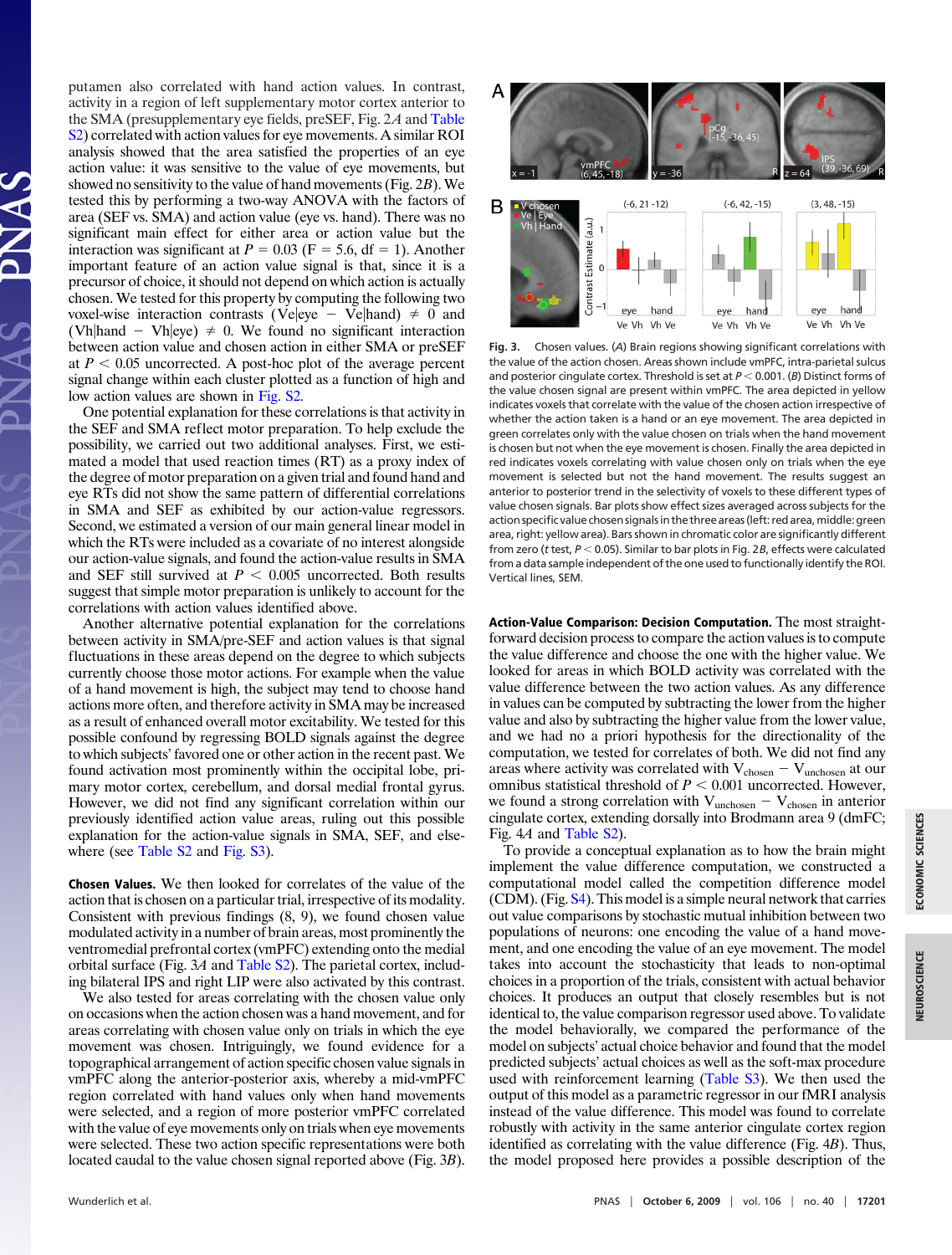

**Fig. 4.** Value comparison. (*A*) Region of dmFC and adjacent ACC showing significant correlations with the  $V_{unchosen} - V_{chosen}$  value difference contrast. Additional areas correlating with this comparison signal are bilateral anterior insula and left dlFC. (*B*) Output of our stochastic decision model for the value comparison showing correlations with activity in the same brain regions. (*C*) The model explains activity in dmFC even on a subset of trials where subjects clearly choose the "correct" and not "erroneous" choice (where Vchosen -Vunchosen %0.2). This suggests that the result in (*B*) cannot be fully explained by error monitoring. (*D*) Average beta values in the random effects analysis of the model described in the text showing that neural activity in dmFC/ACC is explained better by the output of our decision model than by a decision difficulty based index of decision conflict ( $P < 10^{-7}$ ). The vertical lines, the SEM. (*E*) Illustration of the different stages involved in action based decisionmaking: action-based decision-making requires the computation of distinct value representations for both choice alternatives (purple box). These action values are compared against each other in a decision comparator (yellow box) to decide on a particular action. Such a comparator could yield a signal that approximately resembles the difference in the action values of the two actions. The output from this comparator could then be passed through a nonlinear function to inhibit a response of the unchosen action in primary motor areas (green box). The value of the chosen action is used to update future action values on the basis of experience, and to generate prediction errors (red box).

output of a decision comparator, and captures activity related to such a comparison process in ACC.

An important question is the relationship between our suggested role for dmFC/ACC in the decision comparison process and prior findings implicating this area in error monitoring (35). An errormonitoring signal would be strongest on trials where subjects chose the lower valued action and in which there is a large difference between the values of the two available actions (as on those trials it should be most clear to the subjects that they have erroneously chosen the ''wrong'' action). However, we still find significant correlations between the dmFC signal and our decision model when we restrict the analysis to trials in which the value of the chosen action largely exceeded the value of the unchosen action (Fig. 4*C*). Another possibility is that subjects were deliberately choosing the lower value action in some trials to explore and anticipated in those deliberate 'error' trials a negative outcome. We therefore also looked for regions that had stronger activity during the choice period on trials that were subsequently not rewarded compared to subsequently rewarded trials. Activity in the frontal poles showed such a pattern but not activity in dmFC/rostral ACC. Together this suggests that the decision signal is unlikely to be accounted solely as a side effect of error monitoring.

Another pertinent issue is the extent to which the activity in

dmFC/ACC is related to conflict monitoring, another cognitive function that has been attributed to this area (36). To compare these explanations we constructed a measure of decision conflict by testing for areas showing a maximal response when the action values are the same, and a minimal response when they are maximally different. We found that activity in rostral dmFC is significantly better explained by the decision signal than by this simple decision conflict signal (Fig. 4*D*), and this is true even if the measure of decision conflict includes subject specific biases to either eye or hand movements. To further address this point, we also tested for correlations of reaction time with decision difficulty, but did not observe any such influences  $(r = 0.01$  across all subjects).

#### **Discussion**

Action based decision-making involves different kinds of value signals that play specific roles in the various stages of the decision process (Fig. 4*E*). Action values are by definition precursors of choice that are used to guide the decision process. Here we provide evidence that action-values for different physical actions are present in the supplementary motor area. These value signals are not modulated by choice, that is, they are present for a given action on trials when that action is chosen and on trials when that action is not chosen. We found neural correlates for action values in supplementary motor cortex, an area traditionally associated with motor planning (37). This finding supports the hypothesis that during decisions involving motor actions, action-value signals are encoded in brain regions directly connected with, and involved in, the generation of motor output (38). This finding is broadly consistent with a number of previous studies that have investigated the role of the motor system in decision making. For example, two studies (25, 26) have found monkey medial premotor cortex involved in the entire discrimination process between haptic stimuli, and the findings of another study (24) suggest that formation of the decision and formation of the behavioral response share a common level of neural organization.

In contrast to the supplementary motor cortex, activity in both the vmPFC and intraparietal sulcus pertained predominantly to the value of the action that is chosen. Such signals are a consequence of the decision process, emerging after the subject has decided which action will ultimately be taken. We suggest that the functional contribution of such signals to the decision process is likely not in guiding choice directly, but rather in learning the action values. Reinforcement learning theory stipulates that updating of action values occurs via a prediction error, which computes the difference between actual and expected outcomes (2, 39, 40). A major function of the chosen value signals in these areas could be to facilitate the generation of a prediction error signal that can then be used to update future action values. It is notable that the two signals required to compute a prediction error, namely the actual outcome and the expected outcome (of the chosen action) are both represented in ventromedial prefrontal cortex (8, 9, 41, 42). Therefore this region is ideally placed to facilitate computation of the prediction error signal that could then be transferred on to dopaminergic neurons in the midbrain for subsequent broadcast (43, 44). Another intriguing feature of our results is that we observed a number of different types of chosen value signals within vmPFC. While one region of vmPFC was responsive to the value of the chosen action irrespective of whether that action was a hand or an eye, distinct regions more posterior within vmPFC appear to be sensitive to action specific chosen values. These findings provide evidence that values of different types of movement might be represented separately within vmPFC, adding further support to the suggestion that this region plays a role in encoding the value of chosen actions as well as possibly contributing to encoding stimulusvalues (45). The apparent topographical arrangement of action modality specific value signals within vmPFC may relate to distinct cortico-striatal loops concerned with processing hand and eye movements (46).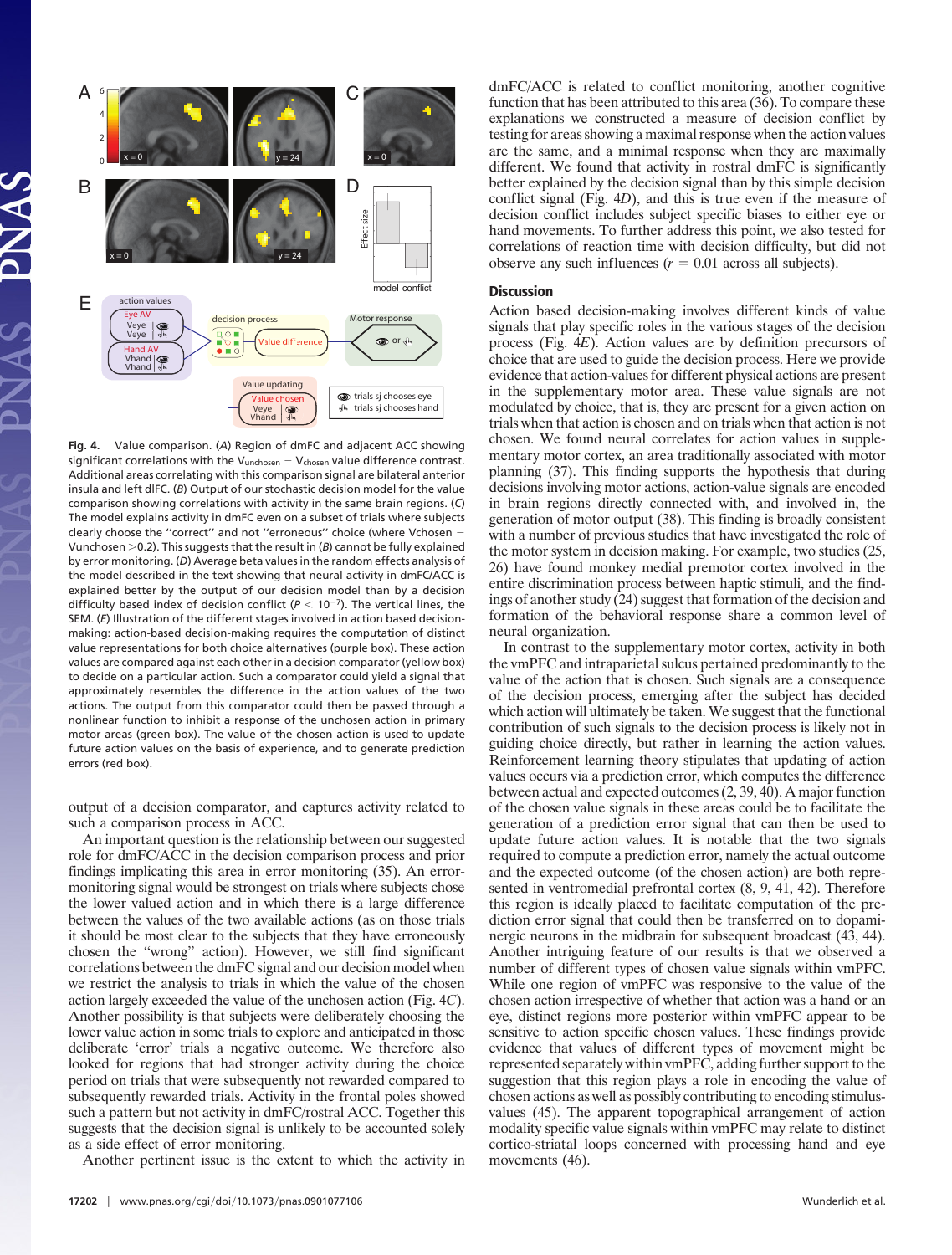Our results also suggest that the dmFC/ACC plays a role in the decision process. Interestingly, this area has been previously implicated in action-based choice: in the context of a human neuroimaging study reporting activity in this area during a task involving choices between different actions compared to a situation involving responses guided by instruction (27) and single neuron recordings have shown that cells in this area were activated only by particular action-reward combinations (47). Another study suggests that this region plays a part in processing the reward information for motor selection (48). Consistent with our findings, Seo and Lee (22) found neural signals resembling the difference between action values in this region. In addition, ACC lesions have been shown to produce an impairment in action outcome-based choice, but not in mediating changes in responses following errors (28, 49). Our results provide evidence that these deficits might be the results of impairments in the mechanisms in ACC/dmFC responsible for comparing action values. Heekeren et al. (50, 51) [see also (52)] have used fMRI to look for regions that might be involved in computing perceptual decisions. They found evidence that activity in left dorso-lateral PFC encodes a value signal that is proportional to the absolute value difference between the two signals, while our value difference related signal is represented in dorso-medial PFC. The specific form of the comparison signal we found in ACC was well captured by a simple network model that we called the CDM. This model relies on a mutual inhibitory competition between distinct populations of neurons representing eye and hand movements to generate a decision. Although it bears a conceptual relationship to many other models used to generate decisions such as the drift diffusion model (DDM) (Fig.  $S5$ ) (53–55), the predictions of the CDM and the DDM model are in fact very different (see *[SI Text](http://www.pnas.org/cgi/data/0901077106/DCSupplemental/Supplemental_PDF#nameddest=STXT)* for more details). Indeed, while the CDM model provides a good account for the comparison signal we observed in ACC, the DDM model fails to capture such an output. Because our study was not designed to address the presence of DDM-related signals we cannot rule out the contribution of such computations to the decision process. However, it is worth noting that while there is now considerable evidence concerning the applicability of the DDM model to the neural mechanisms underlying decision making in the perceptual domain (56, 57), to our knowledge very little evidence exists regarding the applicability of such a model to value-based decision making. Thus, it is possible that these two different types of decisions rely on distinct computational processes.

Interestingly, the signal reflecting the output of the action-value comparator represented the difference between the action not chosen and the action chosen, instead of the more intuitive difference given by the action chosen minus the action not chosen. A speculative interpretation for this finding is that the outcome of the comparator process is used to inhibit the opposite action, instead of exciting the motor plan that it represents. Interestingly, our activation pattern looks very similar to one found in a study of volitional motor inhibition (58). Such a mechanism based on preinnervation and inhibition could provide a better execution speed after the values become available compared to a mechanism where the motor response is planned only after the decision has been made. Although we cannot distinguish between excitatory and inhibitory processes based on the measured BOLD (59), our hypothesis resonates with previous findings that preinnervation and inhibition play an important role in motor execution and volitional action initiation (60, 61).

Since activity in ACC/dmFC has been associated with error monitoring and conflict detection in previous studies we carried out several controls to help exclude the possibility that the activity we observed in this area can be explained by these alternative computations. We emphasize that our results don't rule out a contribution of ACC to either conflict or error monitoring, but rather suggest that these explanations are unlikely to account fully for the results we observe here. Instead we provide a mechanistic account for how action comparison signals in ACC/dmFC could form an integrated part of the decision process. Note that because of limitations in the spatial and temporal resolution of our fMRI signal it is not possible to determine whether the signal we observe reflects solely the output of a decision comparator or whether the dmFC/ACC is involved in the comparison process itself. Therefore the possibility exists that the actual computation of the decision is carried out elsewhere and the output then transferred to dmFC/ACC.

Choices between different physical actions, such as those studied here, represent a large subset of the decisions made by humans and other animals. The present study has identified neural mechanisms involved in these types of choices and provides insight into the general neural mechanism that might be involved in action-based decision making. An important question for future studies is whether similar mechanisms are at play when goal-directed decisions are made between more abstract choices not tied to specific physical actions.

### Methods

Subjects. Twenty-three healthy subjects [10 female; 18-29 years old; righthanded, assessed by self-report with an adapted version of the Edinburgh handedness inventory (62)] with no history of neurological or psychiatric illness participated in the study. The study was approved by the Institutional Review Board of the California Institute of Technology.

Experimental Design and Task. The task is a variant of a two-armed bandit problem in which subjects chose between two actions: a button press with the right index finger, and a saccade from a central fixation cross to a target located at 10° of visual angle in the right hemifield. In every trial each action yielded either a prize of 10 cents, or nothing. We did not reveal the exact reward per trial to subjects before the experiment but instead instructed them only that they will get a small amount of money for each rewarded trial. At the end of the experiment, subjects were paid their accumulated earnings in addition to a flat amount of \$25.

The probability (*Qi*,*t*) of action *i* being rewarded in trial *t* evolved over time as a decaying Gaussian random walk process, with  $Q_{i,t+1} = \max\{0, \min[1, \lambda Q_{i,t} + (1 \lambda$ ) $\theta$  +  $\nu$ ]}; where the decay parameter  $\lambda$  was 0.79836, the decay center  $\theta$  was 0.50, and the diffusion noise  $\nu$  was zero-mean Gaussian with standard deviation  $\sigma_d$ 0.208. Five different probability trajectories were generated using this method and were assigned across subjects randomly. The task consisted of two sessions of 150 trials separated by a short break. There were three trial types. In free-choice trials (150 trials) the subject had to choose one of the two actions and both were rewarded according to their current reward schedule. Free-choice trials were pseudorandomly interspersed with forced-choice trials (50 eye trials and 50 hand trials) and null-choice trials (50 trials). Subjects were instructed that in forced trials only the displayed action would be rewarded with its current probability, while the other action would lead to a zero prize with certainty. Subjects did not get a prize in null-trials, but were still required to make a choice.

The task was presented via back projection on a translucent screen, viewable through a headcoil mounted mirror. Subjects chose the hand action by pressing a button on a button box with their right index finger. Eye positions were monitored at 120 Hz with a long-range infrared eye-tracking device (ASL Model L6 with control unit ASL 6000, Applied Science Laboratories). An eye action during the choice period was registered when the median horizontal eye coordinate during the past 200 ms exceeded 8° of visual angle to the right from fixation. Subjects were instructed to maintain fixation during the entire experiment when not deliberately making a saccade.

Reinforcement Learning (RL) Model. A RL model was used to estimate the value that the brain assigned to the two actions on the basis of trial-by-trial experience. In this study we used a version of RL called Q-learning, where action values are updated using a simple Rescorla-Wagner rule (see *[SI Text](http://www.pnas.org/cgi/data/0901077106/DCSupplemental/Supplemental_PDF#nameddest=STXT)* for details).

Computational Model of the Choice Process (Decision Model). We were also interested in identifying brain regions involved in comparing the action values to make decisions. The most basic value comparison process that one could consider involves calculating the difference between the action values to identify and select the largest one. A problem with such a model is that it does not account for the choice stochasticity that is observed in the data, and thus it cannot explain behavior in those trials where subjects chose the action with the lower action value.We therefore constructed an extremely simple neural network type model that characterizes the properties of aggregate activity that identify putative decision making regions (Fig. [S6\)](http://www.pnas.org/cgi/data/0901077106/DCSupplemental/Supplemental_PDF#nameddest=SF6). We then use these trial-by-trial predictions as